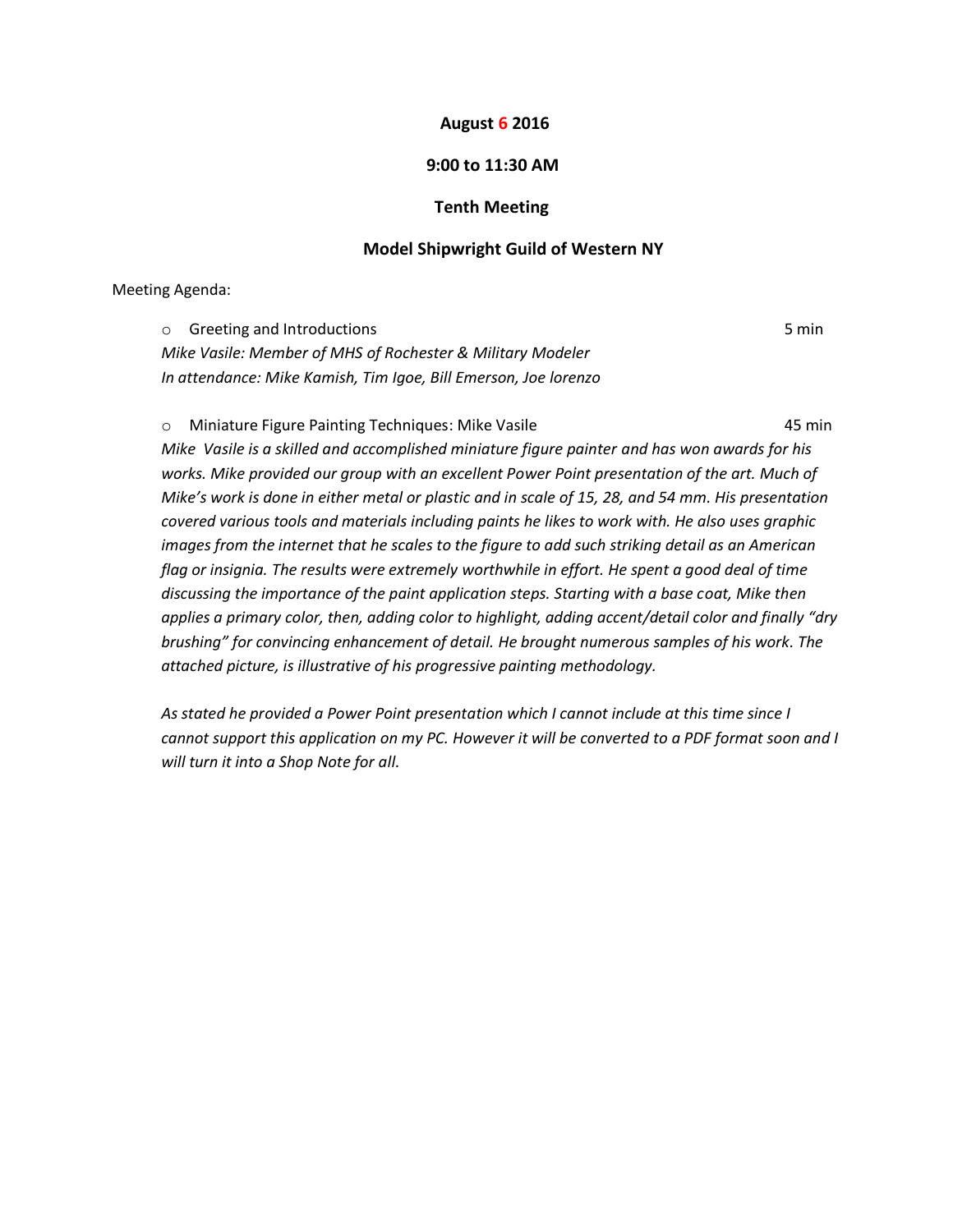

#### o A Visit Abroad: Mike Kamish 45min

*Mike Kamish prepared a wonderful presentation on his and his wife's visit to Portugal. They traveled in and around Lisbon and its incredible historic sites, museums and scenic areas. I think all would agree one has to put this European trip on their bucket list.*

*Part of the trip was designed to visit Carlos and his family. Mike could not say enough about their warm welcome and hospitality. Travels to an incredible maritime museum and carriage museum were spectacular. Mike had many pictures related to these venues and one could see that Portugal had a strong reverence for their maritime past.*

*Of course the highlight of the home visit was a trip inside Carlos's shop and the models he is working on. He is a professional and that is easily seen by his "bone pile" of discarded subassemblies and molds. His work is meticulous. His passion for the art isevidenced by his reverence for the models. A completed copper plated hull was protected from contamination and damage by immersing it in a covered cradle. Copper sheets are bought in bulk and here again he has a "bone pile" of rejected material. Mike relates he is uncompromising in quality of work. If sub assemblies do not meet his standards. He will redo it without hesitation. Mike further stated*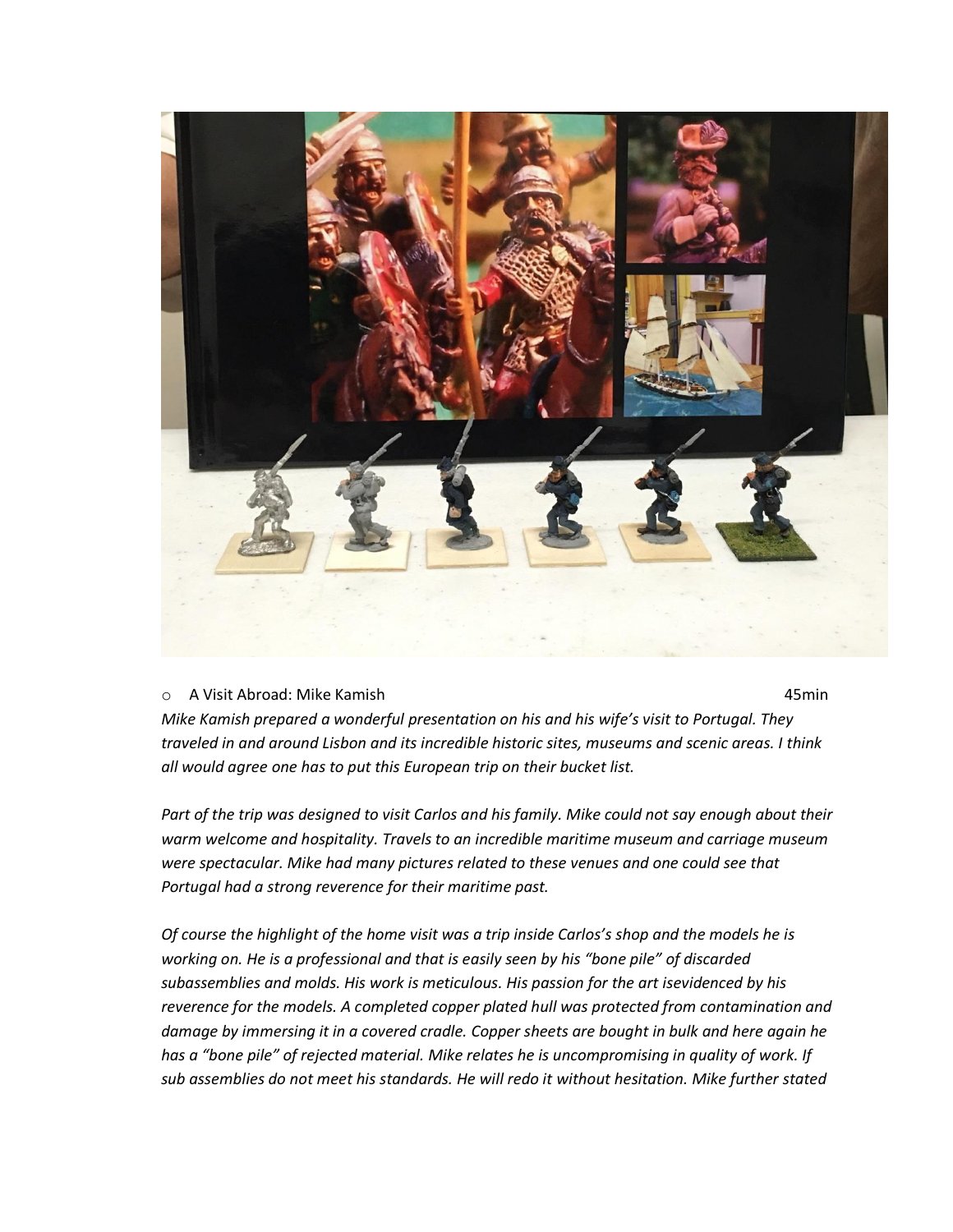*that hulls are fully planked with meticulous results even if they are to be coppered over. When asked wh, Carlos replied "because that is the way of it!".*

*His treatments of all facets of a model are well thought out and he has devised some clever methods of fabrication. One in particular was his treatment of window framing and glazing. Carlos scribes or groves the plexi-glass he uses for panes on his table saw and actually inlays the mullions in the substrate. This guarantees an excellent result.*

*His shop is well equipped with full size and model machines. Everything is scratch even metal*  works and cannon. His anchors are scratch made from brass stock rough cut on his band saw and *fine tuned by hand. The scale is unknown but is likely greater than US ¼". Below is a picture of Carlos with one of his masterpieces.*



*Carlos extends a warm invitation to any of the group to stop and visit should the occasion arise. Thanks Carlos!!!!!!!*

o Group Business: All 45min

*We were able to focus on these items with some good results. Read on for some really rich news!*

- *We brainstormed some ideas on Scott's contributions to the museum and came up with a kernel of ideas that we will pursue in the coming months in concert with some upcoming events. We spoke of the obvious outlets; Craigs List, eBay, MSW. We also discussed a mentorship program which we will "advertise". We even spoke of a Christmas raffle of some kit or kits. After the October meeting some of us will stay and do a more detailed review of the cache and that will help us determine which way and where to go next.*
- *Growing the group through publicity; First Friday's and other ideas. We discussed a number of ways of reaching out. You will be pleased to know that Tim took the reins by bringing us up on Facebook using some of our current*